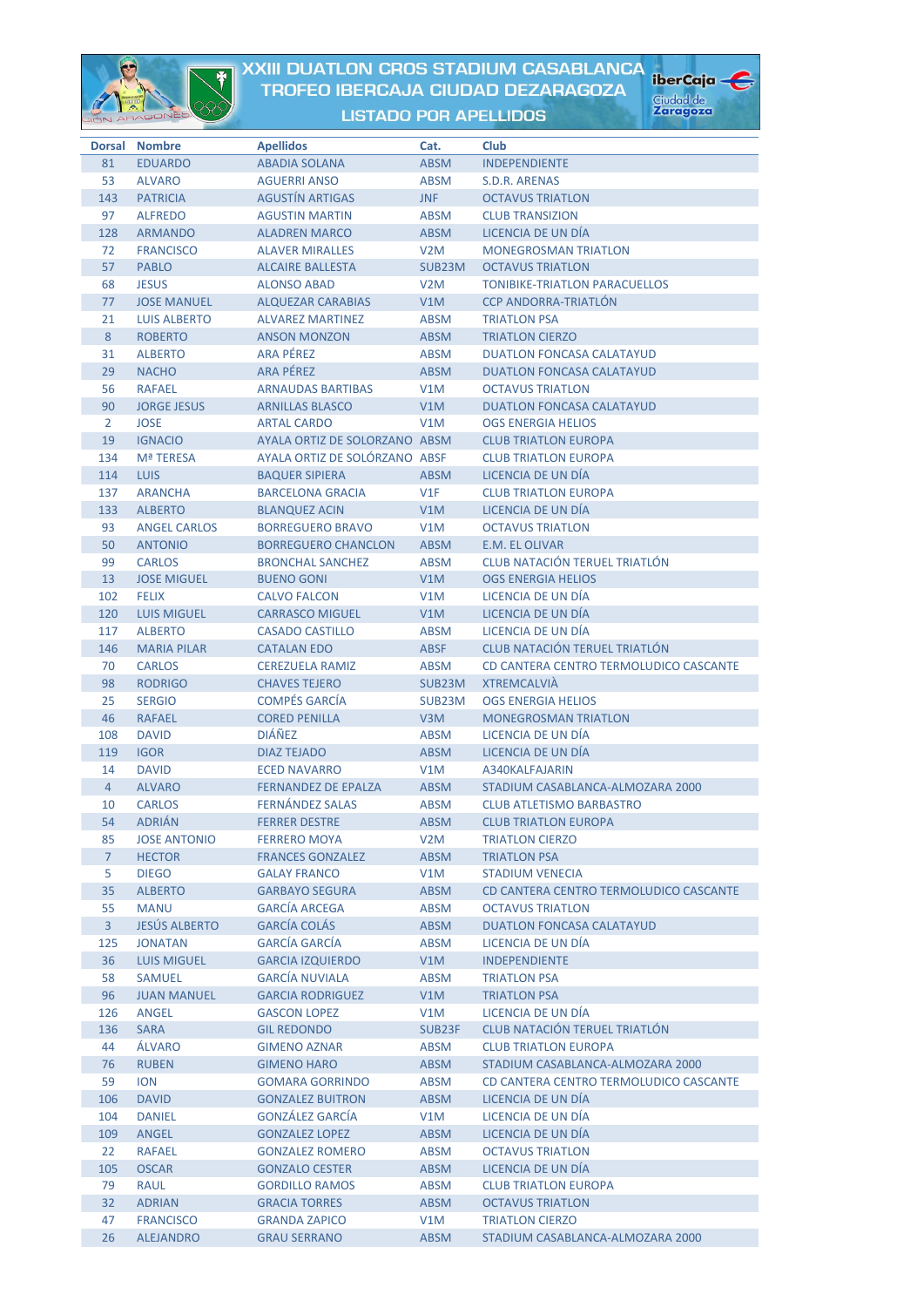| 132            | <b>MARIO</b>         | <b>GUALLAR GUALLAR</b>    | <b>ABSM</b>      | LICENCIA DE UN DÍA                      |
|----------------|----------------------|---------------------------|------------------|-----------------------------------------|
| 17             | <b>LUIS ANTONIO</b>  | <b>GUERRA BOZAL</b>       | V1M              | <b>CLUB TRIATLON EUROPA</b>             |
| 83             | <b>IÑAKI</b>         | <b>HERNANDEZ GARCES</b>   | <b>ABSM</b>      | <b>DUATLON FONCASA CALATAYUD</b>        |
| 74             | <b>RAUL</b>          | <b>HERNANDEZ POLO</b>     | <b>ABSM</b>      | <b>OCTAVUS TRIATLON</b>                 |
| 144            | <b>NAYRA</b>         | <b>HERNANDEZ SANTANA</b>  | <b>ABSF</b>      | STADIUM CASABLANCA-ALMOZARA 2000        |
| 86             | <b>AITAMI</b>        | <b>HERNÁNDEZ SANTANA</b>  | <b>ABSM</b>      | TRIATLÓN UNIVERSITARIO DE MADRID        |
| 49             | <b>JOSE LUIS</b>     | <b>HERNANDO GARCIA</b>    | V1M              | E.M. EL OLIVAR                          |
| 130            | <b>ALVARO</b>        | <b>HUERTA ARTEAGA</b>     | <b>ABSM</b>      | LICENCIA DE UN DÍA                      |
| 40             | <b>ANTONIO</b>       | <b>HUERTAS CLEMENTE</b>   | V <sub>2</sub> M | <b>TRIATLON CIERZO</b>                  |
| 18             | <b>CARLOS</b>        | <b>HUESO PALACIAN</b>     | V1M              | <b>CLUB NATACIÓN TERUEL TRIATLÓN</b>    |
| 60             | <b>JORGE</b>         | <b>IBUJES</b>             | ABSM             | CD CANTERA CENTRO TERMOLUDICO CASCANTE  |
| 82             | <b>ALBERTO</b>       | <b>JIMENEZ JIMENEZ</b>    | <b>ABSM</b>      | <b>C.A.JACA TRIATLON-REST. BIARRITZ</b> |
| 41             | <b>YONE</b>          | <b>JIMENEZ MEDINA</b>     | <b>ABSM</b>      | <b>OCTAVUS TRIATLON</b>                 |
| 112            | <b>JAVIER</b>        | LAFUENTE ARGÓN            | V1M              | LICENCIA DE UN DÍA                      |
| 88             | <b>ADRIAN</b>        | LAINEZ JIMENEZ            | <b>ABSM</b>      | <b>TRIATLON CIERZO</b>                  |
| 48             | <b>IVAN</b>          | LAMATA CAÑADA             | <b>ABSM</b>      | <b>OCTAVUS TRIATLON</b>                 |
| 16             | <b>PEDRO</b>         | <b>LAMBEA ANSO</b>        | <b>ABSM</b>      | <b>OCTAVUS TRIATLON</b>                 |
| 24             | <b>JULIO</b>         | <b>LAPLAZA SORIA</b>      | V1M              | <b>TRIATLON CIERZO</b>                  |
| 39             | <b>DAVID</b>         | <b>LASANTA RICA</b>       | <b>ABSM</b>      | <b>STADIUM VENECIA</b>                  |
| 116            | <b>RUBEN HUGO</b>    | <b>LOBERA BLANCO</b>      | <b>ABSM</b>      | LICENCIA DE UN DÍA                      |
| 23             | <b>TOMAS</b>         | <b>LOPEZ BUENO</b>        | V2M              | <b>DUATLON FONCASA CALATAYUD</b>        |
| 12             | <b>DIEGO</b>         | <b>LOPEZ MARCO</b>        | V1M              | <b>TRIATLON BAJO GALLEGO</b>            |
| 141            | <b>JESSICA</b>       | <b>LOPEZ MOLINOS</b>      | <b>ABSF</b>      | S.D.R. ARENAS                           |
| 95             | <b>LIZER</b>         | <b>LORENTE ALPERTE</b>    | SUB23M           | <b>CLUB TRANSIZION</b>                  |
|                | <b>CARMELO</b>       | <b>LUCEA MARCO</b>        | <b>ABSM</b>      | <b>MONEGROSMAN TRIATLON</b>             |
| $\mathbf{1}$   |                      | <b>MACHUCA DÍAZ</b>       |                  | LICENCIA DE UN DÍA                      |
| 131            | <b>ANDRES</b>        |                           | <b>ABSM</b>      |                                         |
| 42             | ÁNGEL                | <b>MANADA PUERTAS</b>     | V1M              | <b>STADIUM VENECIA</b>                  |
| 63             | <b>JAVIER</b>        | <b>MANSO GASCON</b>       | <b>ABSM</b>      | <b>OCTAVUS TRIATLON</b>                 |
| 111            | <b>ALBERTO</b>       | <b>MARCO BESCOS</b>       | V1M              | LICENCIA DE UN DÍA                      |
| 61             | <b>JOSE</b>          | <b>MARTINEZ GARCIA</b>    | V1M              | CD CANTERA CENTRO TERMOLUDICO CASCANTE  |
| 145            | <b>JUAN</b>          | <b>MARTINEZ MARTINEZ</b>  | <b>ABSF</b>      | STADIUM CASABLANCA-ALMOZARA 2000        |
| 30             | <b>SERGIO</b>        | <b>MARTINEZ ZABAL</b>     | <b>ABSM</b>      | <b>CLUB TRIATLON EUROPA</b>             |
| 122            | <b>EDUARDO</b>       | <b>MAZA PÉREZ</b>         | V1M              | LICENCIA DE UN DÍA                      |
| 33             | <b>VÍCTOR</b>        | <b>MEDINA BAS</b>         | <b>ABSM</b>      | <b>INDEPENDIENTE</b>                    |
| 11             | <b>PABLO</b>         | <b>MELENDO ESPINOSA</b>   | SUB23M           | <b>OGS ENERGIA HELIOS</b>               |
| 51             | <b>MARIO</b>         | <b>MIGUEL ALQUEZAR</b>    | SUB23M           | <b>CCP ANDORRA-TRIATLÓN</b>             |
| 6              | <b>FELIX</b>         | <b>MOLINA ARGUEDAS</b>    | <b>ABSM</b>      | <b>DUATLON FONCASA CALATAYUD</b>        |
| 129            | <b>ANTONIO</b>       | <b>MOLINA CALVO</b>       | V1M              | LICENCIA DE UN DÍA                      |
| 45             | <b>JOSE ANGEL</b>    | <b>MONTAÑES VAZQUEZ</b>   | V1M              | <b>CLUB TRANSIZION</b>                  |
| 71             | RAÚL                 | <b>MONTESINOS NAVARRO</b> | V <sub>2</sub> M | <b>CLUB TRIATLON EUROPA</b>             |
| 84             | <b>LUIS</b>          | <b>MORALEDA SOLERA</b>    | <b>ABSM</b>      | <b>OCTAVUS TRIATLON</b>                 |
| 101            | <b>MANUEL CARLOS</b> | <b>MORALES SANZ</b>       | <b>ABSM</b>      | LICENCIA DE UN DÍA                      |
| 65             | <b>JESUS</b>         | <b>MORENO LLANA</b>       | <b>ABSM</b>      | <b>C.A.JACA TRIATLON-REST. BIARRITZ</b> |
| 66             | <b>DAVID</b>         | <b>MORENO MARQUEZ</b>     | <b>ABSM</b>      | A340KALFAJARIN                          |
| 34             | <b>FRANCISCO</b>     | <b>MUÑOZ LOPEZ</b>        | V1M              | <b>TRIATLON CIERZO</b>                  |
| 28             | <b>TOMAS</b>         | NASARRE DE LETOSA         | V2M              | <b>OCTAVUS TRIATLON</b>                 |
| 142            | <b>DALIA</b>         | NIETO-SANDOVAL MOLINA     | ABSF             | <b>C.A.JACA TRIATLON-REST. BIARRITZ</b> |
| 69             | <b>ALVARO</b>        | NÚÑEZ CABEZAS             | <b>JNM</b>       | <b>OCTAVUS TRIATLON</b>                 |
| 15             | <b>MIGUEL ANGEL</b>  | NUÑEZ SERRANO             | <b>ABSM</b>      | <b>CLUB TRIATLON EUROPA</b>             |
| 38             | <b>ADOLFO</b>        | NUÑO LANGA                | V1M              | <b>TRIATLON CIERZO</b>                  |
| 92             | <b>ALFONSO</b>       | <b>OLALLA MORENO</b>      | <b>ABSM</b>      | <b>TRIATLON CIERZO</b>                  |
| 113            | <b>RAFAEL</b>        | OTERO NUÑEZ               | V1M              | LICENCIA DE UN DÍA                      |
| 73             | <b>ADRIAN</b>        | <b>PALOMAR GIMENO</b>     | <b>ABSM</b>      | <b>TRIATLON CIERZO</b>                  |
| 107            | <b>JORGE</b>         | PERALTA GUILLEN           | <b>ABSM</b>      | LICENCIA DE UN DÍA                      |
| 67             | <b>PABLO</b>         | <b>PEREZ ALVAREZ</b>      | <b>ABSM</b>      | <b>TRIATLON SORIANO</b>                 |
| 91             | <b>SERGIO</b>        | PÉREZ GÓMEZ               | <b>ABSM</b>      | <b>CLUB CICLISTA MONZON</b>             |
| 89             | <b>ALBERTO</b>       | <b>ROMERO FUERTES</b>     | <b>ABSM</b>      | <b>INDEPENDIENTE</b>                    |
| 64             | <b>PABLO</b>         | <b>ROY MARQUINA</b>       | <b>ABSM</b>      | A340KALFAJARIN                          |
| 87             | <b>JULIO</b>         | <b>SAGANTA LAVILLA</b>    | V1M              | <b>CORRECAMINOS ALFINDEN</b>            |
| 123            | <b>JAVIER</b>        | SÁNCHEZ SÁNCHEZ           | <b>ABSM</b>      | LICENCIA DE UN DÍA                      |
| 118            | <b>CARLOS</b>        | <b>SANJUAN</b>            | <b>JNM</b>       | LICENCIA DE UN DÍA                      |
| 27             | <b>JOSE MIGUEL</b>   | <b>SANZ FERRER</b>        | V1M              | <b>TRAGAMILLAS ALCAÑIZ</b>              |
| 147            | <b>JESSICA</b>       | <b>SCHULTZ</b>            | <b>ABSF</b>      | LICENCIA DE UN DÍA                      |
| 9 <sup>°</sup> | <b>RAUL</b>          | <b>SENAO MENDI</b>        | <b>ABSM</b>      | <b>TRIATLON PSA</b>                     |
| 115            | ÁLVARO               | <b>SERRANO TERUEL</b>     | JNM              | LICENCIA DE UN DÍA                      |
| 138            | <b>LYDIA</b>         | <b>SILVA TROC</b>         | <b>ABSF</b>      | <b>OCTAVUS TRIATLON</b>                 |
| 110            | <b>VICTORIANO</b>    | SÍMÓN ARIÑO               | V <sub>2</sub> M | LICENCIA DE UN DÍA                      |
| 37             | <b>JESÚS</b>         | SIMÓN ARRABAL             | <b>ABSM</b>      | <b>TRIATLON CIERZO</b>                  |
| 75             | <b>JAVIER</b>        | <b>TAMBO LIZALDE</b>      | <b>ABSM</b>      | STADIUM CASABLANCA-ALMOZARA 2000        |